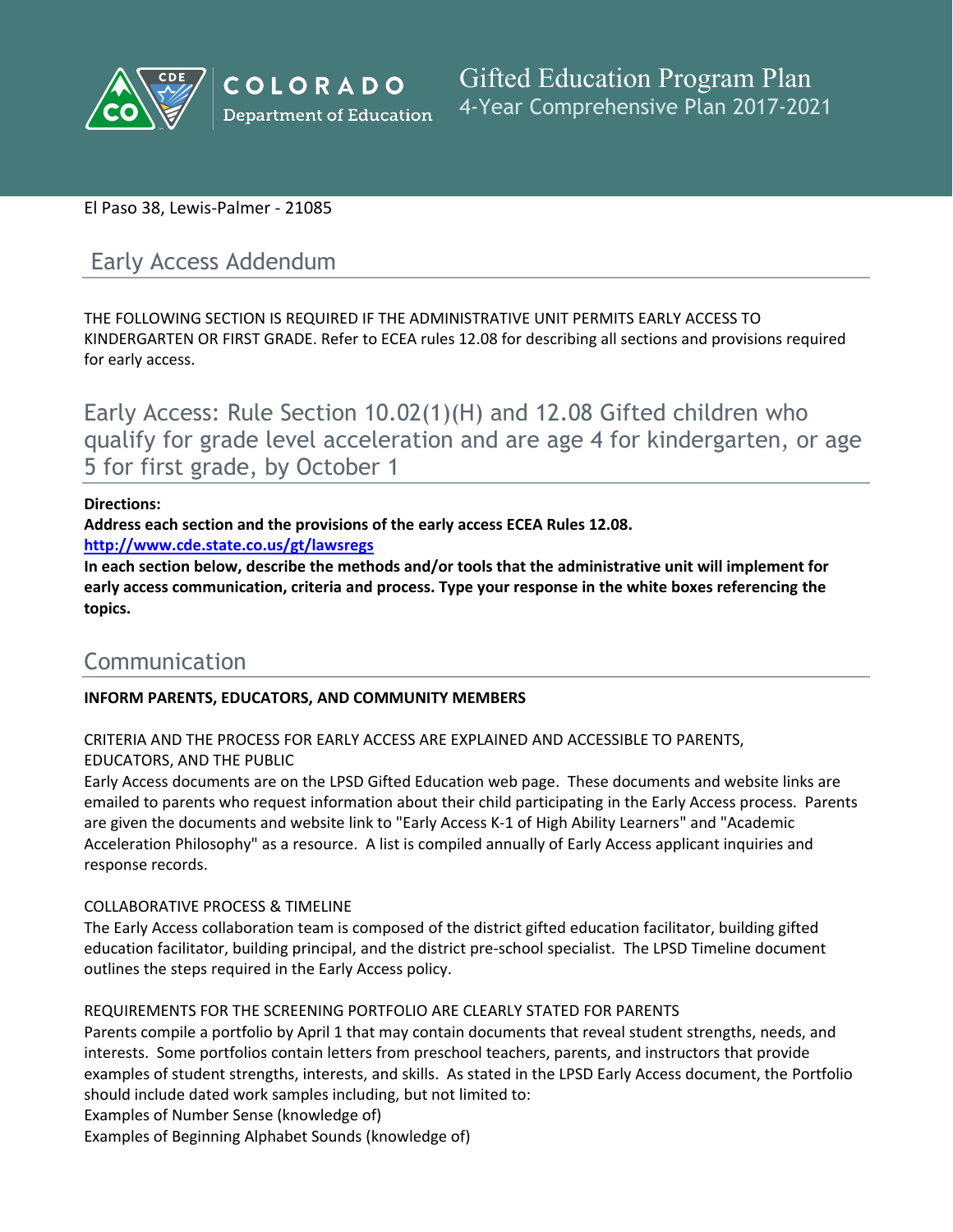

Examples of Colors (knowledge of) Examples of Writing Examples demonstrating student area(s) of interest Examples of Drawings Other items parent deems appropriate

The body of evidence collected includes information and data from the parent(s), educator/teacher, and preschool specialist. Criteria in a body of evidence include student profile of strengths, performance, readiness, needs and interests.

#### TESTS

Student data is collected from the TEMA, TERA, WPPSI, and KOI. A cognitive score of 97<sup>th</sup> percentile or above is required along with an achievement score of  $97<sup>th</sup>$  percentile or above in reading, writing, and mathematics. Tests: TEMA (Test of Early Mathematics Ability) - 97th Percentile, National Norms, TERA (Test of Early Reading Ability) - 97th Percentile, National Norms, Cognitive Score on Individual Intelligence – IQ 140 – 97th Percentile, National Norms.

#### FINAL DETERMINATIONS

Final Determinations are reached through the consensus process outlined on page four of the LPSD Early Access document (flow chart) using the Determination Form which is signed by all team members, including the parent.

#### ALP DEVELOPMENT

Parents are involved in the ALP development process in the same way as all other parents of identified gifted students. Early access students have a completed ALP by September 30.

## **PROFESSIONAL DEVELOPMENT IS PROVIDED TO PRESCHOOL, GENERAL AND GIFTED EDUCATION PERSONNEL, AND PRINCIPALS**

Professional development is provided to Administrators during districtwide principal meetings, Gifted Education Facilitators, and GELT-Gifted Education Leadership Team during district-wide meetings, and building personnel as needed through meetings held in buildings. Professional Development for staff explains the step-by-step process and procedures for Early Access and ALP development.

No fee will be charged for students who request the Early Access process.

# **Criteria**

#### **Aptitude:**

Wechsler Preschool and Primary Scale of Intelligence (WPPSI-III) at the 97th percentile (IQ of 140) or above (national age norms)

#### **Achievement:**

Student data is collected from the TEMA and TERA. A score of 97<sup>th</sup> percentile or above is required in both reading and mathematics. TEMA (Test of Early Mathematics Ability) - 97th Percentile, National Norms. TERA (Test of Early Reading Ability) - 97th Percentile, National Norms.

#### **Performance:**

Parent submits assembled portfolio no later than April 1. The portfolio should include dated work samples including, but not limited to: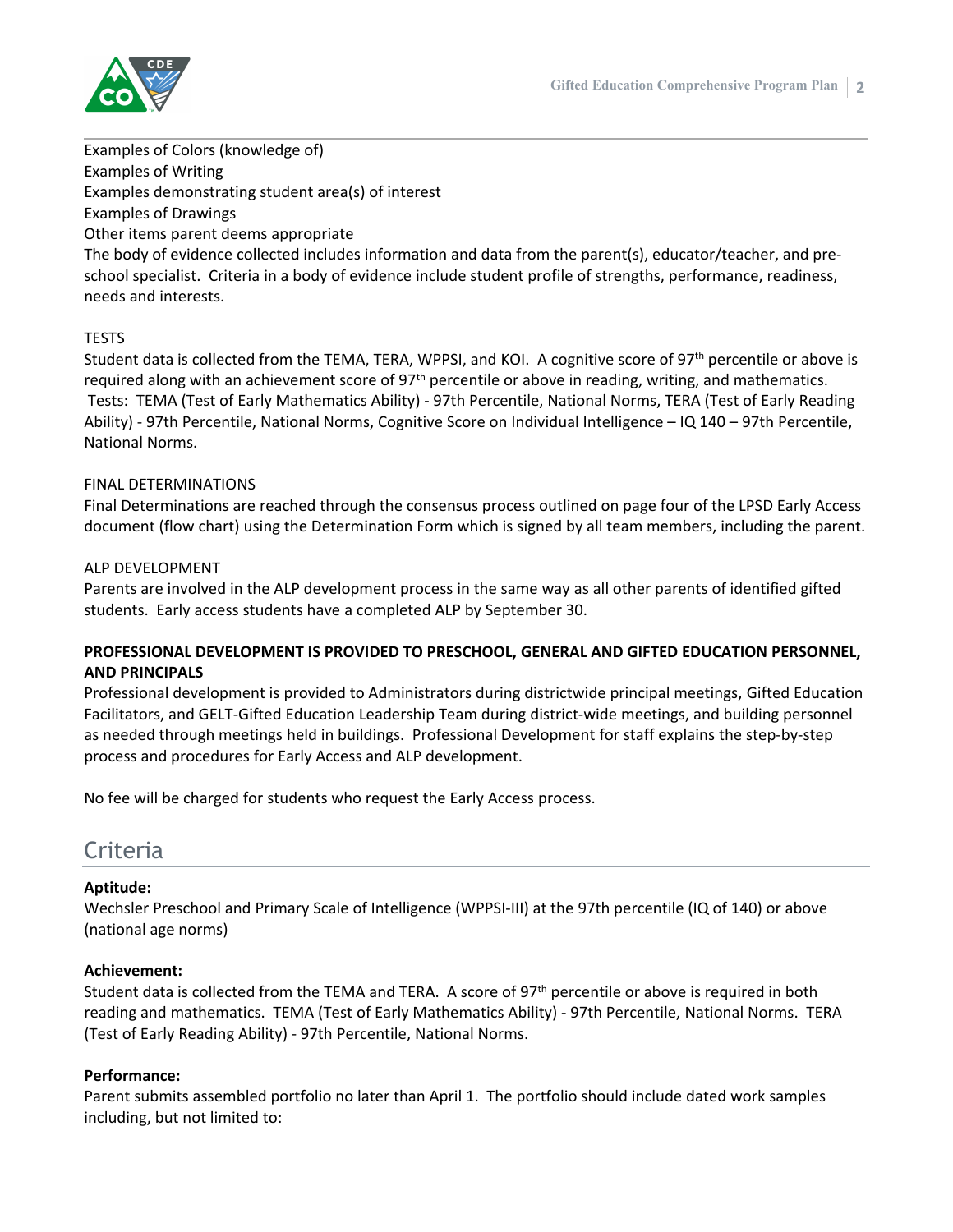

Examples of Number Sense (knowledge of) Examples of Beginning Alphabet Sounds (knowledge of) Examples of Colors (knowledge of) Examples of Writing Examples demonstrating student area(s) of interest Examples of Drawings Other items parent deems appropriate All evidence is reviewed by the Early Access Team at their home school using a standard protocol. Performance evidence must demonstrate ability above age peers.

## **Readiness, social behavior and motivation:**

Student and Parent interviews are completed and documented on the Interview forms. Recommendations and teacher observations are gathered from Preschool teachers using the KOI (Kingore Observation Inventory). Parents also complete the KOI. Qualitative evidence is gathered in social and emotional maturity, including the student's persistence and motivation. The child's physical health, including size if competitive sports are considered. The combination of ALL these elements is used to identify these students. The final decision for placement rests with the local school. The Iowa Acceleration Scale is used to gather additional information related to acceleration.

#### **Support system:**

The support team includes the home school principal, district Gifted Education facilitator, building Gifted Education facilitator, school psychologist, teacher(s), parents, and child. Students will be progress monitored using district and building guidelines. The building support team will implement ongoing support and monitoring with evaluation and adjustment of ALP as needed. Progress will be communicated through building level progress reports and report cards as well as informally.

# Process

#### **Timelines:**

APPLICATIONS FOR EARLY ACCESS ARE DUE BY APRIL 1 FOR THE NEXT SCHOOL YEAR The District Facilitator provides the parent with Early Access K-1 of High Ability Learners (attached) and Academic Acceleration Philosophy (attached) documents which contain the Early Access Flow Chart and Portfolio Guidelines. Parent submits assembled portfolio no later than April 1. If a child turns in the portfolio by April 1, the child is screened for Early Access by The Early Access Team at their home school (District Gifted Education Facilitator, Building Gifted Education Facilitator, Building Principal, and the District Pre-School Specialist). Parent submits assembled portfolio no later than April 1. The Early Access Flow Chart and Portfolio Guidelines outline the steps required in the LPSD Early Access policy. The Early Access team convenes to review the portfolio and then interviews the child and parent using the Early Entrance Child and Parent Interview documents.

## DETERMINATIONS ARE MADE WITHIN 60 CALENDAR DAYS OF THE AU RECEIVING THE CHILD'S PORTFOLIO SUBMITTED BY THE CHILD'S PARENT

The portfolio is turned in by April 1. A meeting to review portfolio and interviews is scheduled with the Early Access Review Team and parents at the child's home school. If no need is shown the process stops. If a need is shown the process continues. Determination for the student receiving or not receiving Early Access is made before school is out in May.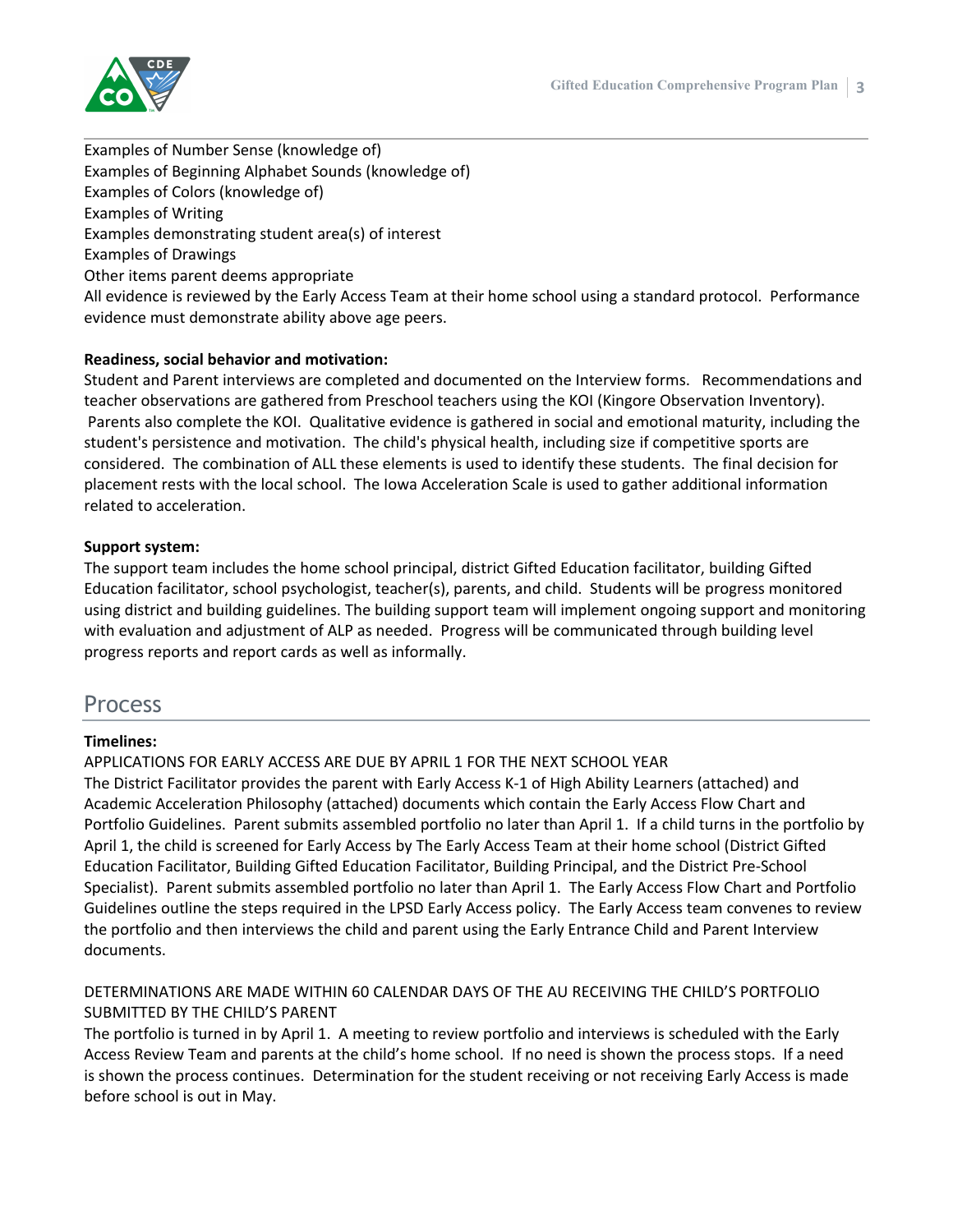

## REFERRALS RECEIVED AFTER APRIL 1 ARE AT DISCRETION OF AU, PROVIDED DETERMINATION IS MADE BY SEPTEMBER 1

LPSD follows the procedure as outlined in the Early Access document that states a request for Early Access be submitted to the LPSD Gifted Education department by March 1 and a portfolio be turned in by April 1. If these documents are not received the Early Access process does not proceed. Referrals received after March 1 are not processed, parents may contact the student's homeschool in the fall to request the process for gifted identification to begin.

# **Personnel:**

COLLECTING REFERRALS: LPSD District Gifted Education Facilitator, who has a Masters in Curriculum & Instruction with an emphasis in Gifted Education and also a Gifted Endorsement.

COLLECTING DATA FOR THE BODY OF EVIDENCE: District Gifted Education Facilitator collects the body of evidence including information and data from the parent(s), educator/teacher, and pre-school specialist. Student data is collected from the TEMA, TERA, WPPSI, and KOI. If a need is shown the IAS (Iowa Acceleration Scale) is used to gather additional information.

DETERMINATION TEAM: The Early Access determination team is composed of the District Gifted Education Facilitator, Building Gifted Education Facilitator, Building Principal, and the District Pre-School Specialist.

PERSONNEL TRAINED IN GIFTED EDUCATION ARE INCLUDED IN THE EARLY ACCESS DETERMINATION TEAM AND QUALIFIED PERSONNEL ADMINISTER REQUIRED ASSESSMENTS: The Pre-School Specialist administers the TEMA and TERA to the prospective Early Access student. The WPPSI-III is administered by the School Psychologist. The Early Access collaboration team is composed of qualified personnel: the District Gifted Education Facilitator, Building Gifted Education Facilitator, Building Principal, and the District Pre-School Specialist.

# **Evaluation:**

# **STEP ONE**

District Facilitator provides parent with *Early Access K-1 of High Ability Learners* and *Acceleration Philosophy* that include the Process Flow Chart and Portfolio Guidelines

District Facilitator informs Principal and Building Facilitator at local school where parent wishes to enroll student of possible early entrant

Parent submits assembled portfolio no later than April 1

Parent contacts District Facilitator to schedule an appointment to discuss and review the completed portfolio District Facilitator, Building Gifted Facilitator, Principal, and Early Childhood Specialist discuss portfolio with parentStudent and parent are interviewed at time of portfolio review Student and parent are interviewed at time of portfolio review

If no need is shown, the process stops. If a need is shown, the process continues.

#### **STEP TWO**

District Facilitator provides preschool /kindergarten teacher with KOI for behavior rating District Facilitator arranges for TEMA and TERA testing District Facilitator refers student to school psychologist for individual testing on WPPSI

#### **STEP THREE**